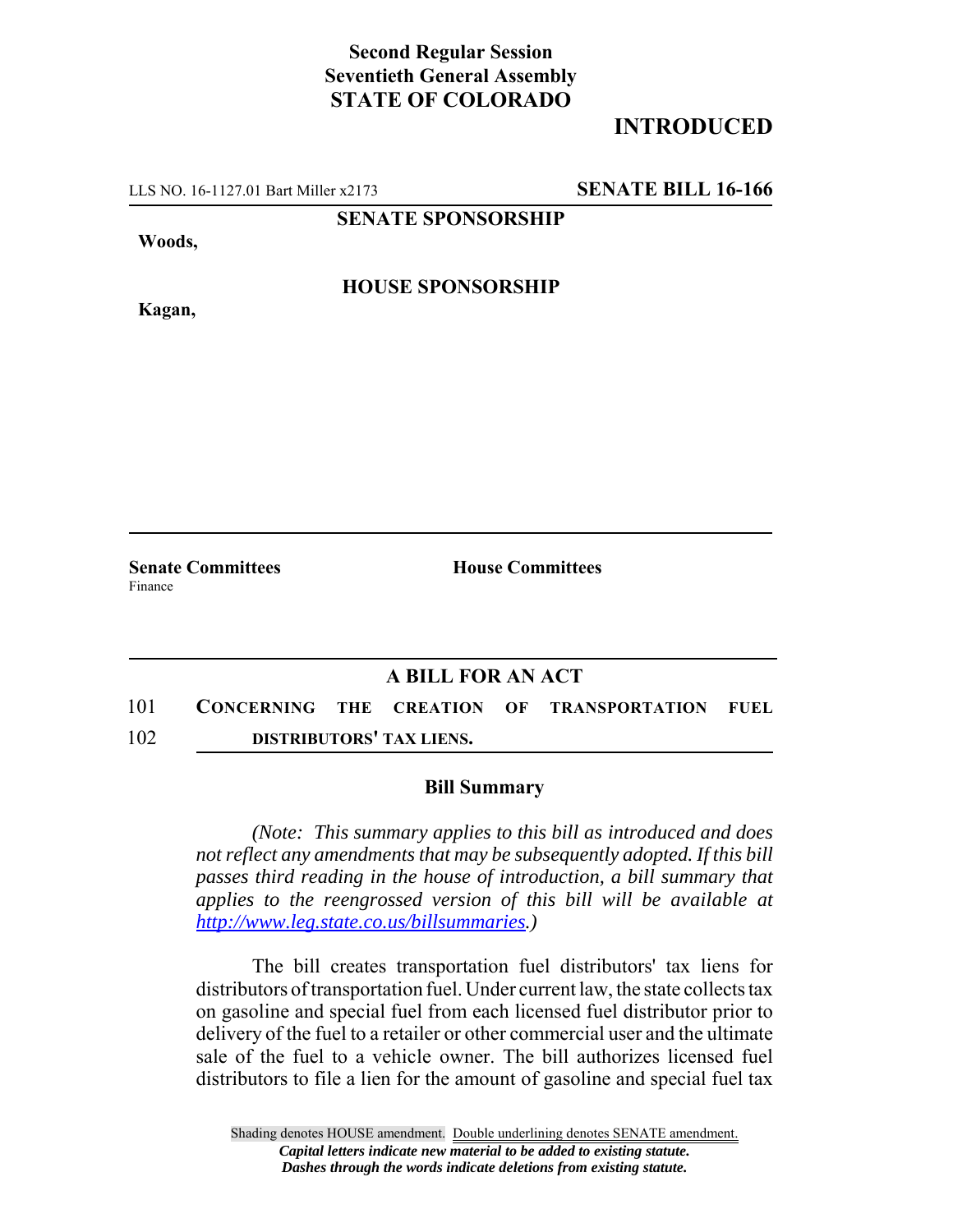against the retailer or other commercial user of the fuel if the retailer or other commercial user fails to reimburse the distributor for the amount of the tax on fuel delivered. The bill establishes the priority of transportation fuel distributors' tax liens and the requirements for filing and enforcing the lien.

| $\mathbf{1}$   | Be it enacted by the General Assembly of the State of Colorado:     |
|----------------|---------------------------------------------------------------------|
| $\overline{2}$ | <b>SECTION 1.</b> In Colorado Revised Statutes, add article 24.7 to |
| 3              | title 38 as follows:                                                |
| $\overline{4}$ | <b>ARTICLE 24.7</b>                                                 |
| 5              | <b>Transportation Fuel</b>                                          |
| 6              | <b>Distributors' Tax Liens</b>                                      |
| 7              | 38-24.7-101. Definitions. As USED IN THIS ARTICLE, UNLESS THE       |
| 8              | <b>CONTEXT OTHERWISE REQUIRES:</b>                                  |
| 9              | (1) "DISTRIBUTOR" HAS THE SAME MEANING AS SET FORTH IN              |
| 10             | SECTION 39-27-101, C.R.S.                                           |
| 11             | "RETAILER OR OTHER COMMERCIAL USER" MEANS A<br>(2)                  |
| 12             | COMMERCIAL ENTITY INVOLVED IN THE USE OF TRANSPORTATION FUEL FOR    |
| 13             | A TAXABLE PURPOSE UNDER ARTICLE 27 OF TITLE 39, C.R.S.              |
| 14             | (3) "TAXES" MEANS THE TAX ON GASOLINE AND SPECIAL FUEL              |
| 15             | IMPOSED UNDER ARTICLE 27 OF TITLE 39, C.R.S.                        |
| 16             | (4) "TRANSPORTATION FUEL" MEANS ANY FLAMMABLE LIQUID                |
| 17             | USED PRIMARILY AS A FUEL FOR THE PROPULSION OF MOTOR VEHICLES,      |
| 18             | MOTOR BOATS, OR AIRCRAFT AND INCLUDES DIESEL FUEL.                  |
| 19             | 38-24.7-102. Who may have lien - amount. WITHIN SIXTY DAYS          |
| 20             | AFTER THE DATE OF DELIVERY OF TRANSPORTATION FUEL OR AN EARLIER     |
| 21             | AGREED-UPON PAYMENT DATE, EVERY DISTRIBUTOR HAS A LIEN UPON THE     |
| 22             | PROPERTY OF A RETAILER OR OTHER COMMERCIAL USER FOR THE AMOUNT      |
| 23             | OF UNREIMBURSED TAXES PAID BY THE DISTRIBUTOR UNDER ARTICLE 27      |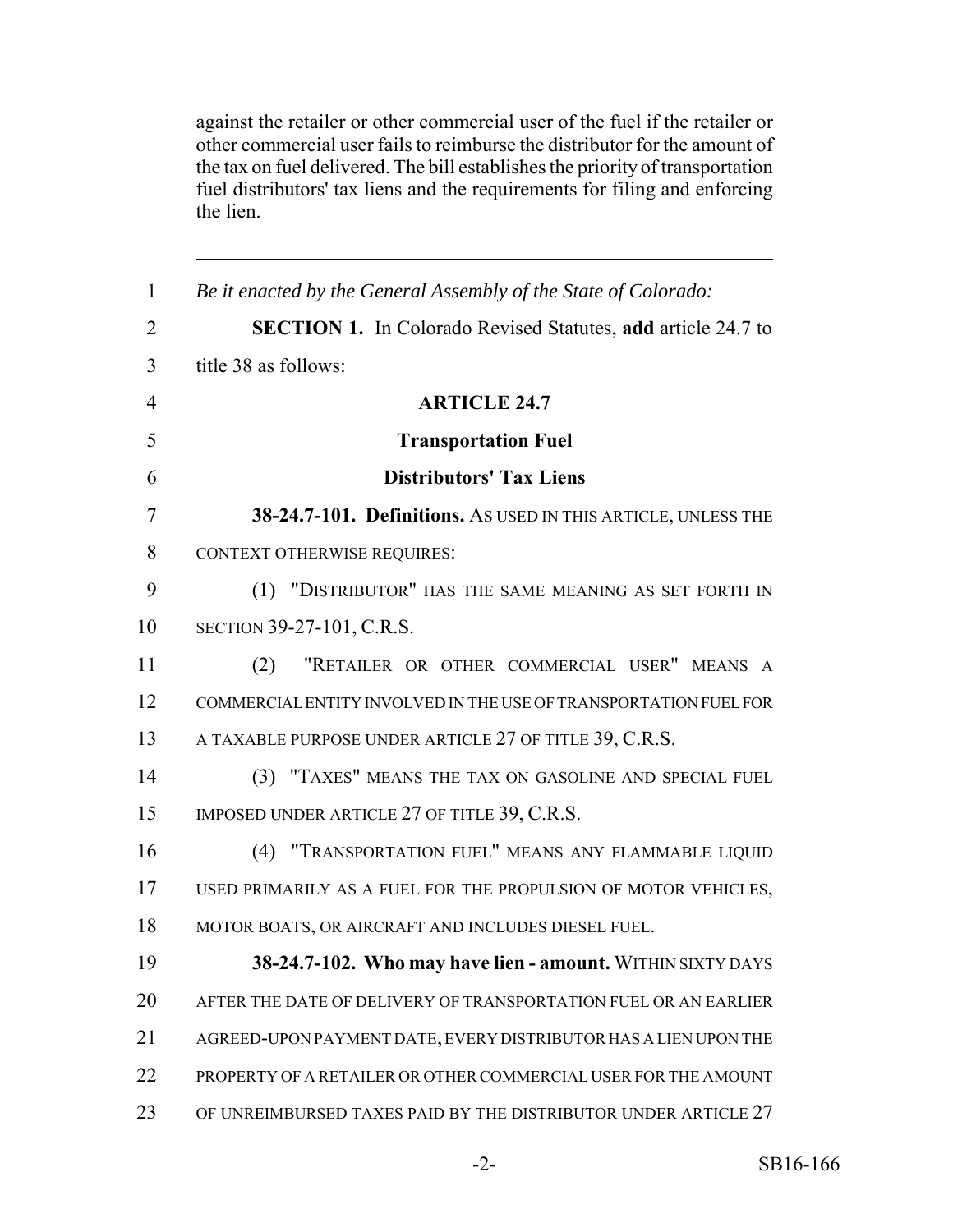OF TITLE 39, C.R.S., FOR EACH DELIVERY OF TRANSPORTATION FUEL TO 2 THAT RETAILER OR OTHER COMMERCIAL USER. THE LIEN EXTENDS TO ALL BUSINESS ASSETS AND PROPERTY OF THE RETAILER OR OTHER COMMERCIAL USER, INCLUDING STOCK IN TRADE, BUSINESS, FIXTURES, AND EQUIPMENT OWNED OR USED BY THE RETAILER OR OTHER COMMERCIAL USER IN THE CONDUCT OF BUSINESS, AS LONG AS A DELINQUENCY IN THE REIMBURSEMENT CONTINUES.

 **38-24.7-103. How lien obtained - lien statement.** EVERY DISTRIBUTOR INTENDING TO AVAIL HIMSELF OR HERSELF OF THE BENEFITS OF THIS ARTICLE SHALL SERVE ON THE RETAILER OR OTHER COMMERCIAL USER BY CERTIFIED OR REGISTERED MAIL, RETURN RECEIPT REQUESTED, OR 12 BY PERSONAL SERVICE, WITHIN SIXTY DAYS AFTER COMPLETING THE DELIVERY OF TRANSPORTATION FUEL AND FILE IN THE OFFICE OF THE COUNTY CLERK AND RECORDER OF THE COUNTY WHERE THE RETAILER OR OTHER COMMERCIAL USER IS LOCATED, A STATEMENT CONTAINING A JUST AND TRUE ACCOUNT OF THE AMOUNT DUE TO THE DISTRIBUTOR, AFTER ALLOWING ALL JUST CREDITS AND OFFSETS, AND CONTAINING A CORRECT DESCRIPTION OF THE TAXES PAID FOR THE DELIVERY OF TRANSPORTATION FUEL TO THE RETAILER OR OTHER COMMERCIAL USER AND AN AFFIDAVIT OF SERVICE OR MAILING OF THE STATEMENT. ANY IMMATERIAL ERROR OR MISTAKE IN THE ACCOUNT OR DESCRIPTION OF THE TAXES PAID DOES NOT **INVALIDATE THE LIEN.** 

 **38-24.7-104. Filing with county clerk and recorder.** THE COUNTY CLERK AND RECORDER SHALL ENDORSE UPON A LIEN THE DAY OF ITS FILING AND MAKE AN ABSTRACT OF THE LIEN IN A BOOK KEPT AND INDEXED BY THE COUNTY CLERK AND RECORDER FOR THAT PURPOSE CONTAINING THE DATE OF THE FILING, THE NAME OF THE DISTRIBUTOR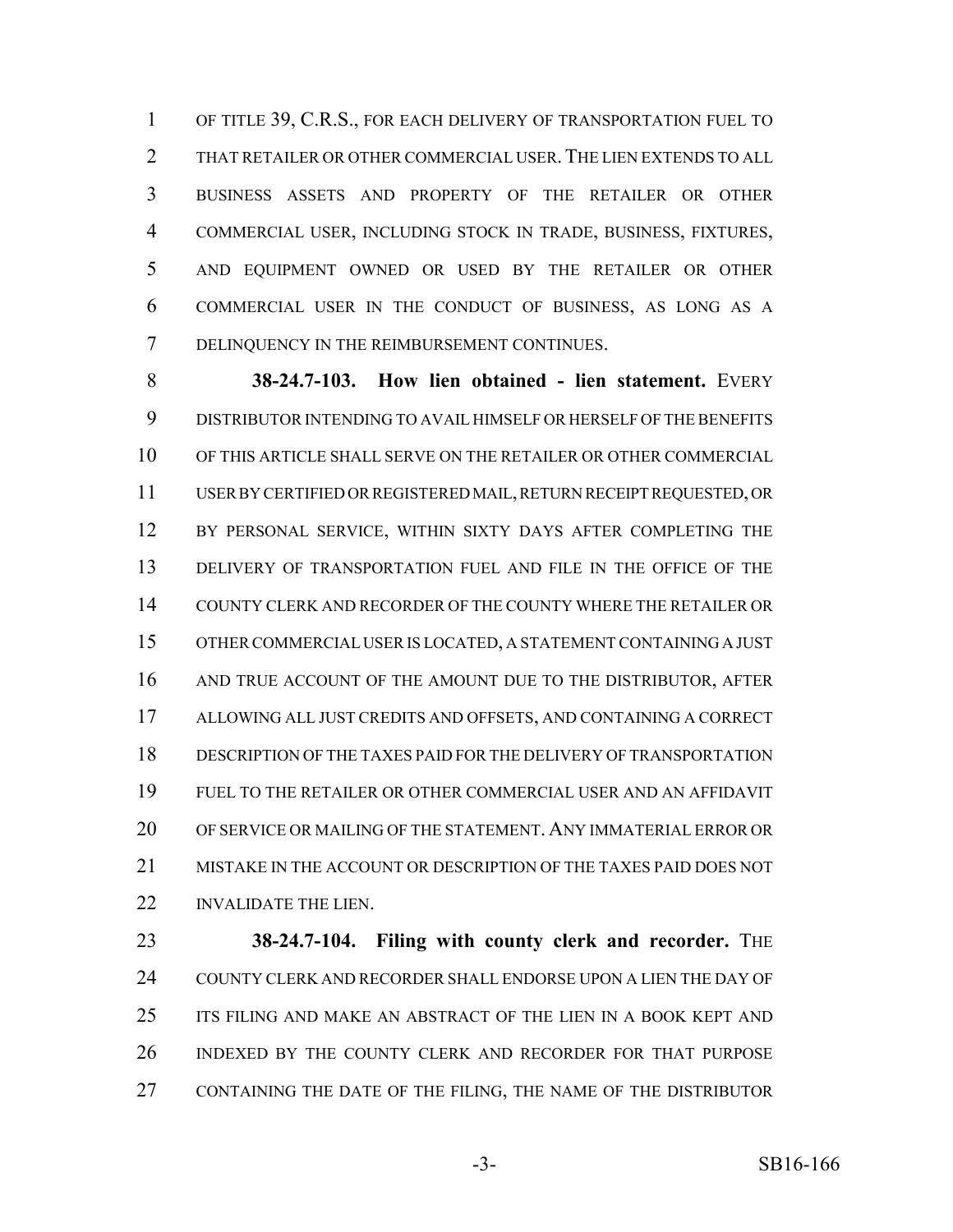CLAIMING THE LIEN, THE AMOUNT OF THE LIEN, THE NAME OF ANY OTHER PERSON AGAINST WHOSE PROPERTY THE LIEN IS FILED, AND A DESCRIPTION OF THE PROPERTY TO BE CHARGED WITH THE LIEN.

 **38-24.7-105. Priority.** THE LIEN FOR TAXES FOR THE DELIVERY OF TRANSPORTATION FUEL SPECIFIED IN SECTION 38-24.7-102 IS NOT PRIOR TO AND DOES NOT TAKE PRECEDENCE OVER ANY MORTGAGE, ENCUMBRANCE, SECURITY INTEREST, OR OTHER VALID LIEN UPON THE ASSETS AND PROPERTY OF THE RETAILER OR OTHER COMMERCIAL USER, INCLUDING THE STOCK IN TRADE, BUSINESS FIXTURES, AND EQUIPMENT OWNED OR USED BY THE RETAILER OR OTHER COMMERCIAL USER IN THE CONDUCT OF THE RETAILER'S OR OTHER COMMERCIAL USER'S BUSINESS IF THE OTHER MORTGAGE, ENCUMBRANCE, SECURITY INTEREST, OR VALID LIEN ATTACHED OR WAS FILED PRIOR TO THE FILING OF A LIEN UNDER THIS ARTICLE.

 **38-24.7-106. Parties.** ANY PERSON INTERESTED IN THE MATTER IN CONTROVERSY OR THE PROPERTY TO BE CHARGED WITH THE LIEN OR HAVING A LIEN ON THE PROPERTY CHARGED MAY BE MADE A PARTY TO AN 18 ACTION FOR THE FORECLOSURE OF THE LIEN.

 **38-24.7-107. Limitations of actions.** ANY ACTION FOR THE FORECLOSURE AND ENFORCEMENT OF A LIEN AUTHORIZED IN SECTION 38-24.7-102 MUST BE COMMENCED, AND A NOTICE OF COMMENCEMENT OF 22 ACTION FILED IN THE SAME LOCATIONS AS THE LIEN STATEMENTS, WITHIN TWENTY-FOUR MONTHS AFTER THE FILING OF THE LIEN AND MUST BE FILED IN THE DISTRICT COURT FOR THE COUNTY IN WHICH THE LIEN AUTHORIZED IN SECTION 38-24.7-102 IS FILED. THE FAILURE TO FILE SUCH AN ACTION AND NOTICE ON A TIMELY BASIS RENDERS THE LIEN NULL AND VOID.

**38-24.7-108. Acknowledgment of satisfaction of lien - penalty.**